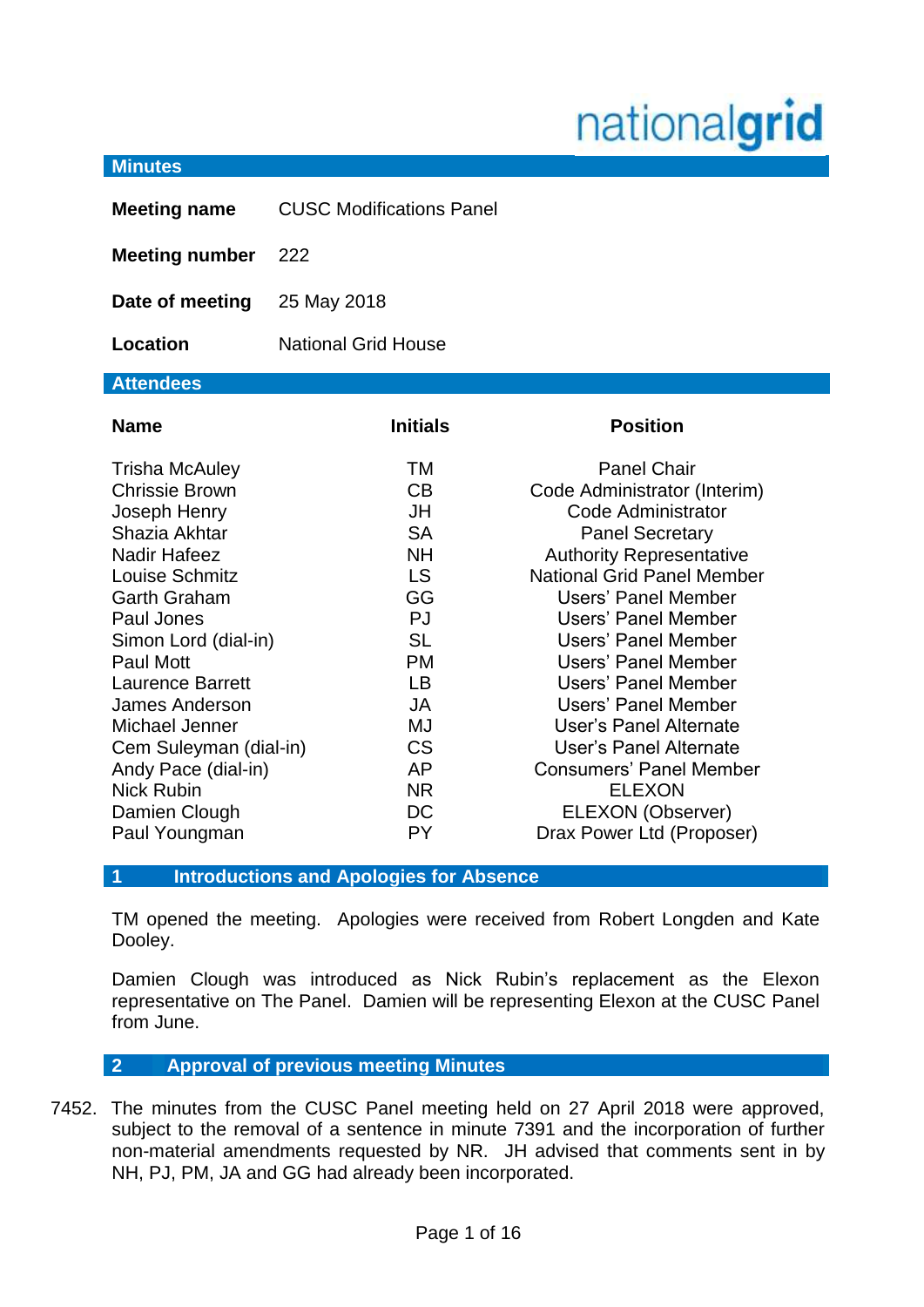#### **Action – NR to provide suggested amendments for incorporation to Code Administrator.**

#### **3 Review of Actions**

.

## 7453. **Minute 7264 - NH to provide written confirmation of Ofgem position on GC0100- 102 submission to the European Commission.**

NH confirmed an email had been circulated to the Panel confirming Ofgem's position on GC0100-102 and that this action can now be closed accordingly.

#### 7454. **Minute 7294: CB to find out timescales for CMP285 legal text to be provided.**

JH advised he had held conversations with the legal team at National Grid and that they were planning to complete the review of the draft legal text within 2 to 3 weeks. **Action to remain open in the interim period.**

## 7455. **Minute 7353: Panel Members to provide comments on CMP275 if necessary by 4 May 2018; Code Administrator to publish Code Administrator Consultation with Standard Timescales for response (15 Working Days).**

JH confirmed that the Code Administration Consultation had been published and that this action can now be closed JH reiterated to the Panel that the closing date for responses on the modification was 31 May 2018.

#### 7456. **Minute 7354: Code Administrator to ensure all references to NGET identify if it is a SO or TO moving forwards.**

JH advised the Panel that this would continue on an ongoing basis, and as such, the actions should be closed accordingly.

- 7457. **Minute 7380: Action placed on JM to reword phrase "Substantially Similar" in regards to CMP293/294**.
- 7458. **Minute 7383: JM to take provide further clarification to GG on inclusion of Transmission Owners in Section 5.**

## 7459. **Minute 7392: JM to resubmit Legal Text following Webinar should there be any amendments following the Webinar.**

CB highlighted that the Code Governance Team were trying to work collaboratively across the codes to have this webinar on one day. It was decided by Grid Code Review Panel that the Legal Separation modifications in Grid Code would go to Workgroup stage, which has led to a delay in the organisation of the Webinar in regards to associated CUSC changes.

JH and CB went on to advise that the webinar will now take place in the first half of June after which actions 7380, 7383 and 7392 will be addressed. Panel were also advised that any proposed changes to the legal text following the webinar will be brought back to the Panel for their approval at June's Panel meeting. **Actions to remain open in the interim period.**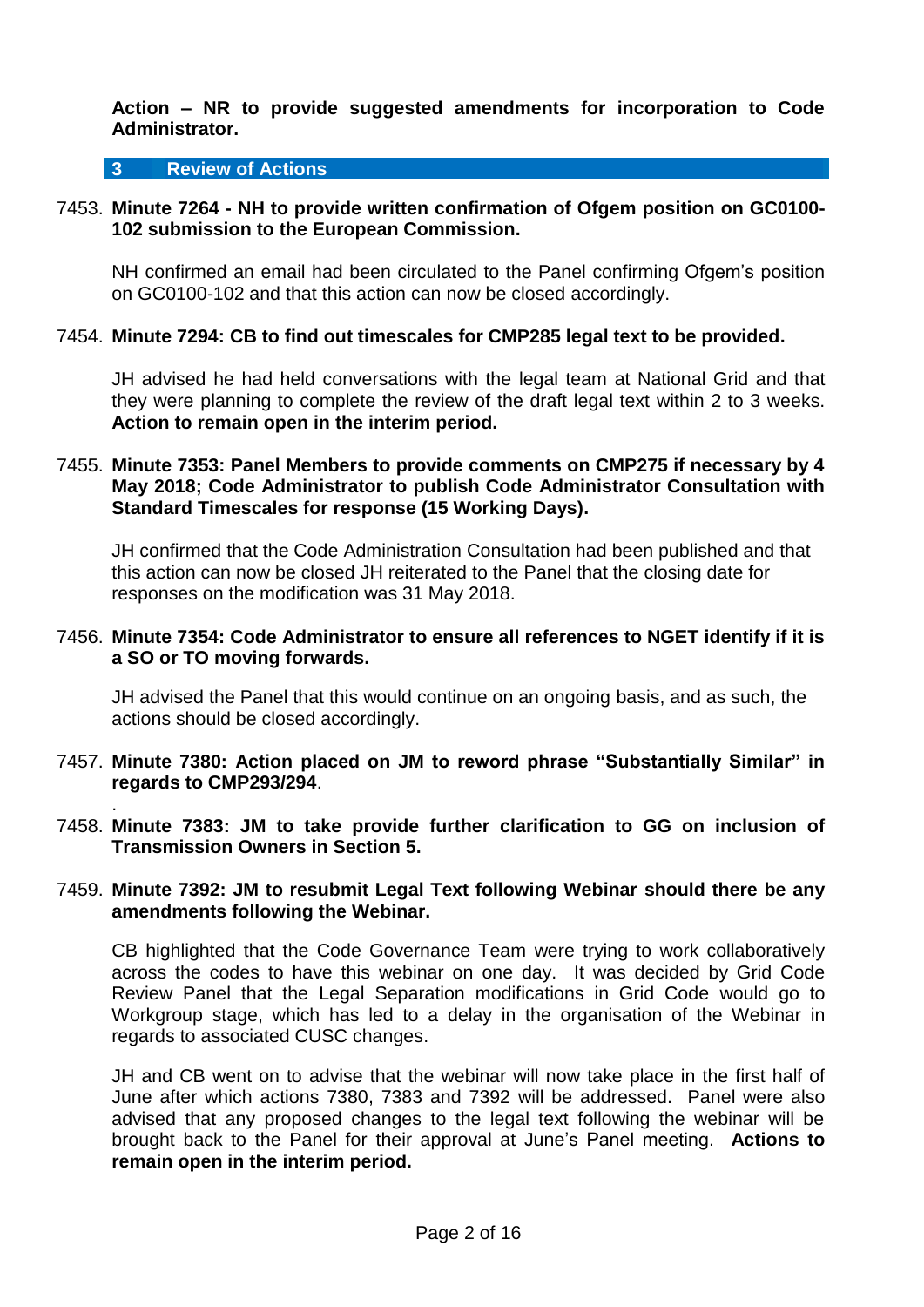# 7460. **Minute 7402: CMP295 Proposal form to be updated with correct wording.**

JH confirmed this action is complete and can now be closed.

# 7461. **Minute 7410: New ToR to be distributed for CMP291 and CMP295.**

JH confirmed this action is complete, having updated the associated Terms of Reference and distributed accordingly. As such, the action was closed.

## 7462. **Minute 7417: LS to look into TNUoS issue as raised by GG.**

LS confirmed that no changes will required to the CUSC. LS gave direction that Sections 14.17.1 and 14.18.1 of the CUSC clearly state who the charging parties are in reference to the suppliers. LS stated that there may however be an additional requirement to amend some of the internal process within National Grid, but this action can now be closed as a result.

#### 7463. **Minute 7436: UM to provide GG with further detail in regards to his questions around National Grid Forecasting.**

GG explained to the Panel that no further details had been provided by National Grid around his previous questions on forecasting, and as such requested that the action remain open until this has been addressed.

## 7464. **Minute 7437: NH to ascertain when Ofgem intend to establish a Performance Panel.**

NH confirmed an email update had been circulated to the Panel on the 14th May 2018 providing further information in regards to Performance Panel. As a result, this action can now be closed accordingly.

## 7465. **Minute 7449: CB to investigate Relevant Interruption Claims Report.**

CB explained that obtaining the requisite information in regards to the Relevant Interruptions claims report was taking longer than initially anticipated, and a further update will be provided at the next Panel meeting in June. Consequentially, this Action is to remain open until the issue is satisfactorily resolved.

## 7466. **Minute 7450: STC Modification to be circulated to CUSC Panel members.**

GG confirmed he has held discussions with Naomi Davies, Senior Code Administrator and Chair for the STC Panel on this modification to modify the definition of Force Majeure. These discussions included what the modification would do in practice and why it is needed. GG highlighted that he did not feel this definition could be changed within the STC or CUSC as it appeared to stem from the Transmission Licence and confirmed that the action was complete and subsequently closed. GG requested that further updates on this modification should nevertheless still be provided at future Panel meetings under Updates on Industry Codes.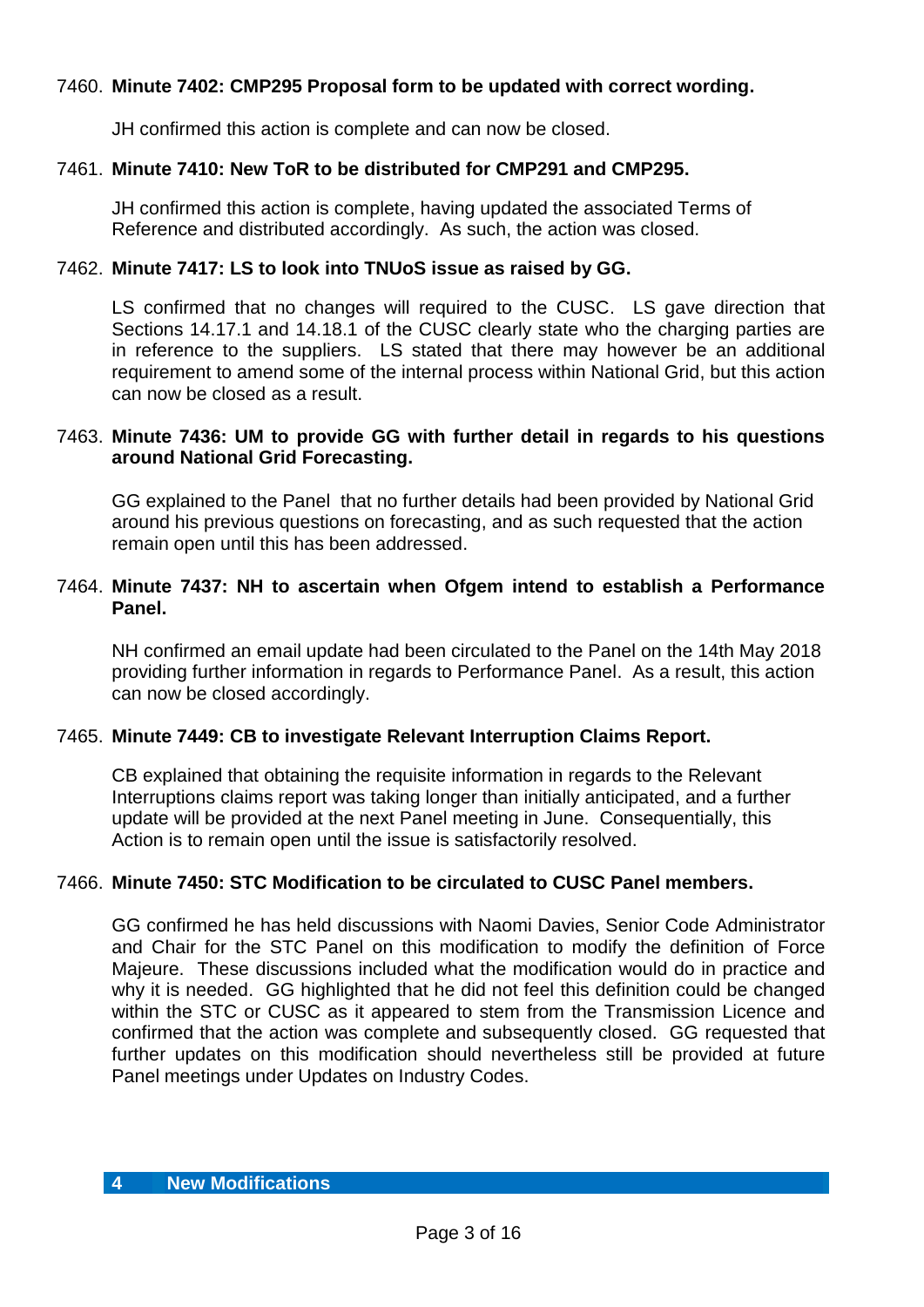- 7467. **CMP300: Cost Reflective Response Energy Payment (REP) for Generators with low or negative marginal costs.** This proposal seeks to ensure that the Response Energy Payment paid to or by generators with respect to a BM Unit with low or negative marginal costs is reflective of the cost or avoided cost of energy production.
- 7468. PY presented slides to the Panel outlining the scope of the defect and the reasons for the modification. PY noted that it in "CMP237 Response Energy Payment for Low Fuel Cost Generation" it was decided that the Response Energy Price (REP) should in principle be cost reflective. PY went onto explain that currently this is not the case for all generators with low or negative marginal costs and that this is causing a distortion in the Mandatory Frequency Response Market (MFR). PY also noted that this could be classed as discriminatory treatment of generators who are currently not included in the non-fuel description.
- 7469. PY went on to explain that the proposed solution to the defect is quite simple and precise in his view. PY explained that to ensure that sites with low or negative marginal costs have a more cost reflective value, the calculation for the REP would be altered. CfD BM units would be included within the calculation of the REP to have a zero value, rather one based on the Market Index Price (MIP). PY stated that it was his view as proposer that this amendment to the CUSC would consequentially level the playing field and have a positive impact on competition.
- 7470. PY requested that the modification go down the route of Self-Governance and proceed to Code Administrator Consultation stage. PY stated that it was his view that the modification did not have a material impact and removed discrimination in the current process. PY highlighted that specific technology types are currently singled out as having zero, low or negative marginal costs. This solution would base the REP and the value ascribed to the REP on the actual costs, rather than a particular technology type and improve competition.
- 7471. GG advised the Panel that under future applications of the System Operations Guideline, Frequency Containment Reserve will no longer be mandatory and the requirement for Mandatory Frequency Response will also be removed. GG highlighted that this may lead to a scenario whereby the time that this proposed change lasts for maybe short and this proposal could hence become superfluous. GG requested that this scenario be explored and clarified with National Grid as part of Workgroup discussions.
- 7472. PJ highlighted that the relevant CfD BMU Units have a fuel cost, therefore they are not exactly the same as the non-fuel technologies already captured by the baseline. During previous modification discussions around this, there was debate focussed around what the appropriate level of REP should be. Given that there is a fuel cost, this may not be as simple a modification as the proposer may have envisaged. PJ stated that he would be of the opinion that this modification would need to be explored further to see if any other value REP would be more appropriate than zero.
- 7473. LS pointed out that this modification is not straight forward from a National Grid perspective. Currently National Grid settles requirements for REP on Fuel Classification Data that they obtain through the BMU registration process. There is no tagging at CfD plants, so the process of how National Grid would separate out and appropriately settle these sites would need to be addressed. Therefore, this could require a BSC change at the point of implementation.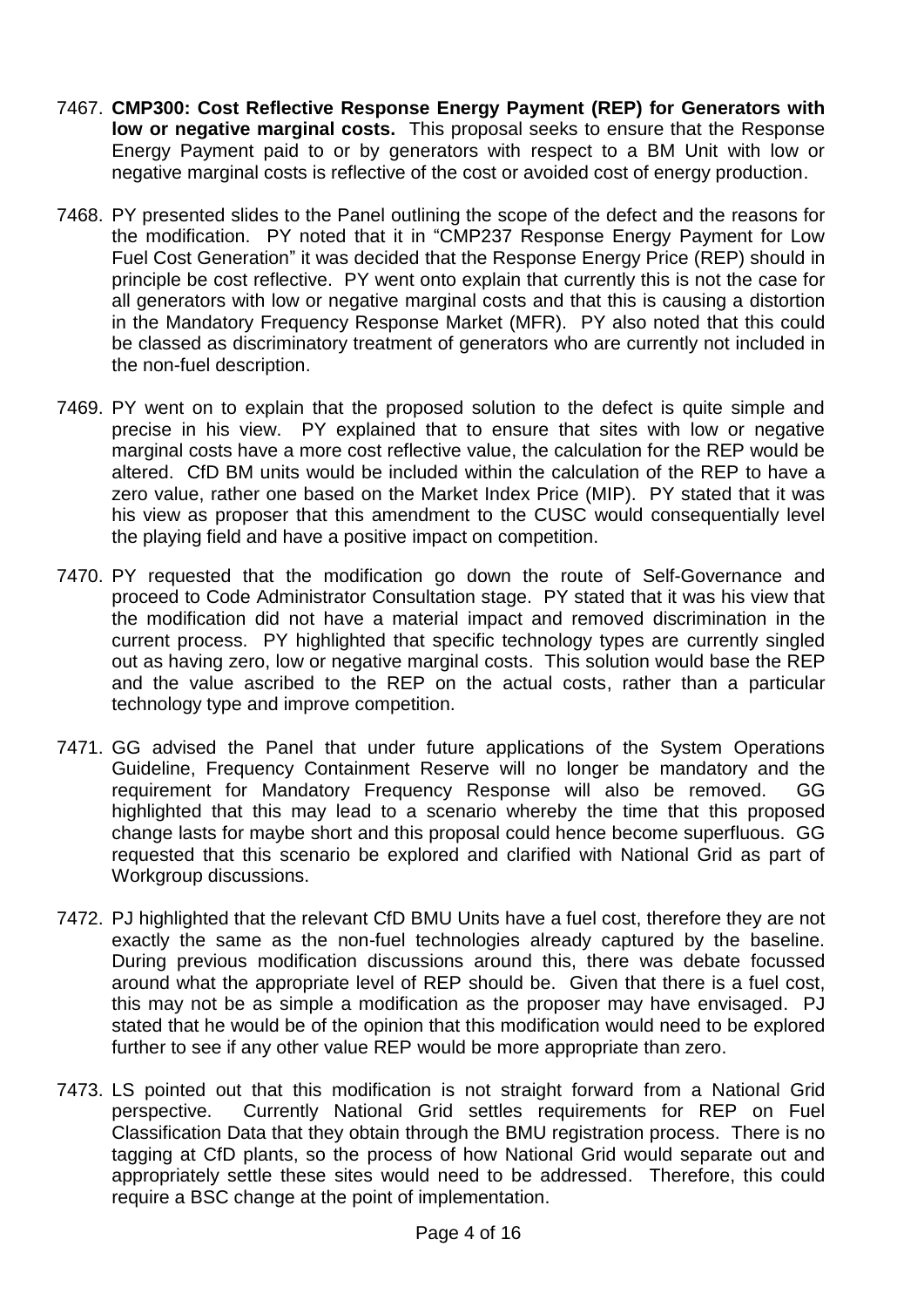GG stated that given the amounts of money involved, discussions around Mandatory Frequency Response, and Market Index Price (MIP) not being as perceived, this modification should be classified as being material. This would be in line with previous Panel discussions around materiality. GG opined that there would have to be consideration given to the cumulative effect this could have on National Grid and not just individual CUSC parties. LS agreed that the modification was material, on the basis that it introduced a difference in treatment according to class of parties.

- 7474. PY disagreed with both of the points made by GG and LS, and stated it moves something that is classed just on technology to being classed on a cost basis. Therefore, it is actually clearer and more non-discriminatory than the current baseline.
- 7475. GG noted that this could have a material effect on stakeholder business plans, which may be based on whether they will receive or make these payments. GG stated that therefore it would only be right that in this context Ofgem make this decision, after stakeholders have had a chance to express their views in the Workgroup and Consultation.
- 7476. SL and AP agreed that this needed to go to a Workgroup and did not feel like selfgovernance.
- 7477. TM asked for clarification on the size of the impact on the end consumer, given the movement in costs.
- 7478. PY confirmed they currently estimate the total impact on the end consumer will be around £50,000.
- 7479. The Panel agreed that the proposal did have a material impact, it was not selfgovernance and should therefore go down the standard route of a Workgroup and Authority Decision.

NR requested clarification on the BSC modification and if the proposer or National Grid wanted this to be raised by Elexon straight away. PY confirmed that this will be reviewed after the first Workgroup, as there may be more efficient ways of implementing this modification which may not require this to be raised.

LB noted that the Workgroup need to make sure there are no unintended consequences, crossovers or conflicts between definitions for "non-fuel BMU" and "CfD BMU". GG requested that the Workgroup also explore if there should be a deminmus limits.

7480. The Panel went on to agree the Terms of Reference (ToR) for CMP300. TM noted that the timetable would be looked at as part of the Prioritisation discussions after the In Flight Modifications.

#### **5 In Flight Modifications**

7481. **CMP271 'Improving the cost reflectivity of demand transmission charges'.** This CUSC modification Proposal aims to improve the cost reflectivity of demand transmission charges.

**And**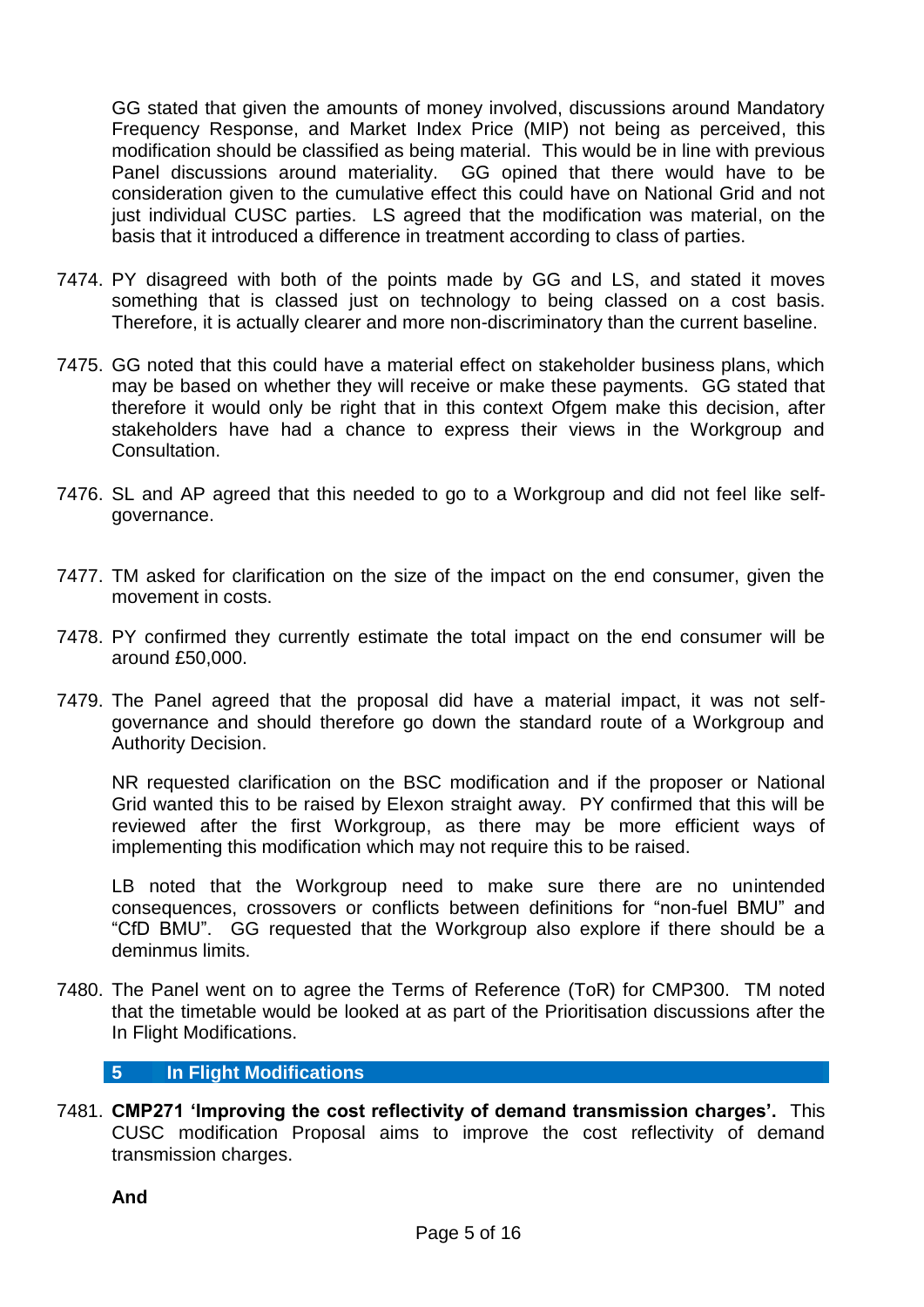7482. **CMP274 'Winter TNUoS Time of Use Tariff (TToUT) for Demand TNUoS'.** This CUSC modification Proposal aims to improve the cost reflectivity of demand transmission charges.

**And**

7483. **CMP276 Socialising TO costs associated with "green policies".** CMP276 proposes a reduction in the demand residual element of the TNUoS £/kW ("Triad") charge by creating two new charge lines for all demand offtakes:

(i) With the level of charge based on a fixed charge per MPAN (or alternatively the import meter size of each consumer) and;

- (ii) A simple per kWh charge on all consumers.
- 7484. JH advised the Panel that CMP271, CMP274 and CMP276 were still on hold pending the outcome of the Targeted Charging Review (TCR) and Significant Code Review (SCR). The Code Administrator will continue to update the Panel on any progress in this area.
- 7485. **CMP275 'Transmission generator benefits in the provision of ancillary and balancing services – levelling the playing field'.** CMP275 seeks that a principle of financial mutual exclusivity is introduced to prevent BM units from accessing multiple sources of duplicate and overlapping revenue from ancillary services on the same asset.
- 7486. JH advised the Panel that the Code Administration Consultation was published on the 8th May with a standard 15 working day timeframe. Industry have until the 30th May to respond, this will then be brought back to the June Panel for a recommendation vote along with CMP296, CMP297 and CMP299.
- 7487. **CMP280 'Creation of a New Generator TNUoS Demand Tariff which Removes Liability for TNUoS Demand Residual Charges from Generation and Storage Users'.** CMP280 aims to remove liability from Generator and Storage Parties for the Demand Residual element of the TNUoS tariff.

## **And**

- 7488. **CMP281 'Removal of BSUoS Charges from Energy Taken From the National Grid System by Storage Facilities'.** CMP281 aims to remove liability from storage facilities for Balancing Services Use of System (BSUoS) charges on imports.
- 7489. JH advised the Panel that a Workgroup for CMP280 and CMP 281 had been held on the  $10<sup>th</sup>$  May. It was decided that CMP280 would be progressed on its own to Workgroup Consultation once all Workgroup actions had been completed. The provisional target for this was week commencing 4<sup>th</sup> June, with a standard Industry timeframe to respond. The next Workgroup meeting will be scheduled for late June or early July2018.
- 7490. JH stated that the Workgroup then went on to discuss CMP281 and its potential overlap with the TCR, SCR and Access work that is currently being undertaken by the Authority. JH explained that the Workgroup concluded that there was an overlap in scope, and as such the Workgroup made a recommendation that the Panel suspend work on CMP281 until the scope of these projects became clear.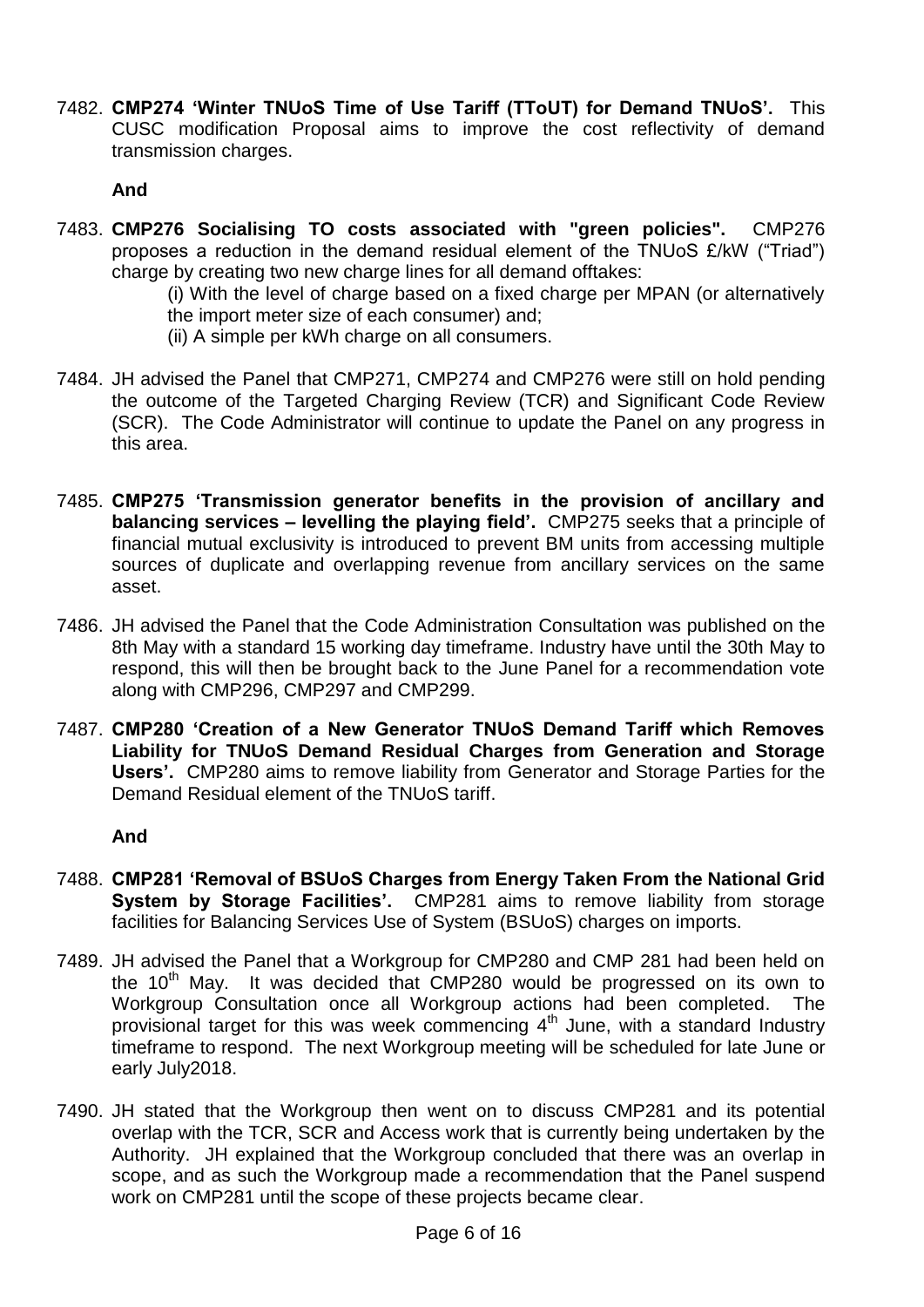- 7491. JA stated that he was surprised by the Ofgem representatives' comments at the Workgroup in regards to CMP281, as the modification appeared to be specifically excluded from the Ofgem SCR papers published in August and November 2017. JA explained that there were some as yet undeveloped ideas coming out of the (SCR/CFF) Task Forces that may result in changes to BSUoS, but did not feel any work done on CMP281 would be negated or result in wasted effort. JA requested further clarification from Ofgem for the sudden change in heart in progressing storage modifications.
- 7492. SL agreed with JA and felt that CMP281 was different to the other three modifications that were currently on hold in terms of overlap in scope with SCR/TCR and access works. SL explained that he did not understand the exact point of overlap or why it had been brought back to the panel.

GG stated that the powers to suspend or stop a modification only applied to modifications that were raised once the SCR/TCR was in process. It did not extend to CMP281 which was raised before the SCR/TCR started. PM disagreed stating that Ofgem have the authority to freeze any In-flight modification regardless of when it was raised and we should take their steer on this.

- 7493. GG highlighted that the Panel needed to be mindful of Proposer ownership and if the Proposer wished to take the modification forward, they should be hesitant as a Panel to stop the modification from progressing.
- 7494. GG stated that the Ofgem letter dated  $4<sup>th</sup>$  August 2017 stated that the scope of the SCR excluded charging arrangements for storage. Ofgem were already aware at that time of two modifications (CMP280 and CMP281) that were currently in progress in relation to BSUoS, TNUoS charges and storage and that they were specifically excluded from the SCR at that time. Ofgem reserved the option if necessary to bring storage charges back into the SCR and issue a direction to one or more interested parties. GG pointed out, that as Ofgem had not issued a formal direction to bring storage charges back into the SCR and as they had already confirmed that CMP281 was out of scope of the SCR, CMP281 should not be suspended.
- 7495. NH confirmed he had spoken to his colleague from the Authority who had attended the Workgroup, and stated that the Authority was not thinking of subsuming this modification into their SCR/TCR work. NH stated that it was up to the Panel to decide how to proceed with this modification. However, the Authority would request that the Workgroup is mindful of the Access Works and SCR/TCR work that they are currently doing in relation to network charges and any overlap that may occur as the Workgroup develops a solution.
- 7496. TM asked the Code Administrator for further clarification on what was decided within the Workgroup. CB confirmed that all but one Workgroup member decided to temporarily suspend the Workgroup until Ofgem published its consultation on the SCR/TCR in Autumn 2018. The Workgroup felt this publication may be beneficial and should be taken into account when steering a solution to the proposal ahead of a Workgroup Consultation.
- 7497. LB stated that he was still confused over the element of overlap and if this was due to storage or BSUoS. LB noted that from his involvement in the SCR/TCR, the Taskforce have not explicitly discussed anything around storage, so that could not be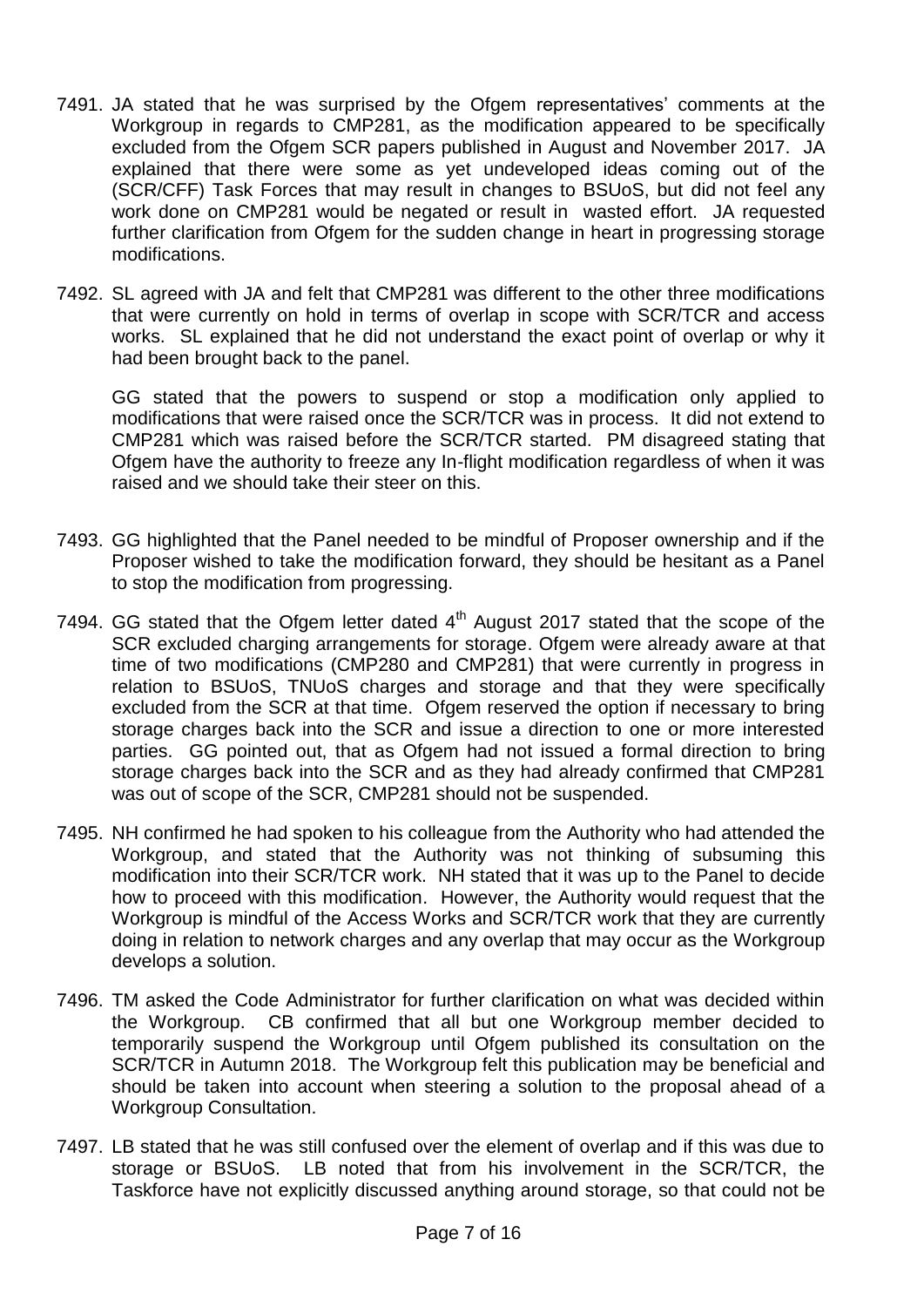the driver for suspending the modification. Likewise, there had only been vague discussions on BSUoS and a summary note that did not really define any direction of travel. LB stated that in his opinion CMP 281 continues to have tangible value and should continue to be progressed.

- 7498. JA added that he would be happy to amend the Terms of Reference to place an obligation on the Workgroup to be mindful of the work that the Authority is currently carrying out under the SCR/TCR.
- 7499. SL noted that the Workgroup have been meeting and developing a solution for 12 months without complication. SL felt they should continue to do so but remain mindful of the SCR/TCR in any solution that they develop, echoing the thoughts of JA.
- 7500. LS advised that there were broader solutions to this proposed defect than the current CMP281 proposal highlights. LS iterated that it is those broader solutions that could take CMP281 into the space of Access and Forward Looking Charges work. LS stated that Ofgem are publishing work on Access and Forward Looking Charges in Summer 2018, so the CMP 281 Workgroup could be temporarily suspended until the aforementioned publication. From an efficiency point of view, this will avoid the Workgroup having to re-consult and repeat work if the Workgroup Consultation is issued before this publication and information of a material nature in the Ofgem publication warrants an additional Workgroup consultation.
- 7501. PJ requested clarification on the Workgroup Consultation and Governance process, and if this is the stage at which alternates to the original proposal can be raised. CB confirmed that was correct. PJ highlighted this may be why the Workgroup requested a temporary suspension, so that the importance of any future publications could have a steer on the final solution.

TM asked the Panel to decide between a complete suspension until the completion of the SCR/TCR, temporary suspension until Autumn 2018 or for the modification to continue mindful of the work being carried out by the Authority under the SCR/TCR and the Access work. No Panel members thought that the modification should be suspended until the outcome of the SCR/TCR (expected Autumn 2018).

JA stated that there will always be Industry change and Industry would not be able progress code changes if modifications waited for complete certainty. JA was concerned that the Workgroup had been ongoing for a year without going out for consultation.

- 7502. JA went onto state that having reviewed the latest document from the Access and Forward Looking Charges Task Forces to be presented to the Charging Futures Forum, he did not believe this will make any specific reference to BSUoS. SL and AD also agreed that pausing CMP281 could cause undue delay in its implementation.
- 7503. PJ stated the key issue was around cost recovery and that BSUoS is not a cost reflective charge. PJ continued by explaining that there are aspects of BSUoS that could be charged in a more cost reflective way and in his opinion this is linked to the SCR/TCR rather than the access work. PJ also stated that waiting for the outcome of the SCR/TCR would delay the implementation of CMP281 for too long so it should continue.
- 7504. The Panel agreed that the modification should continue, mindful of the work being carried out by the Authority. CB confirmed that timelines will be discussed later in the meeting during discussions around prioritisation.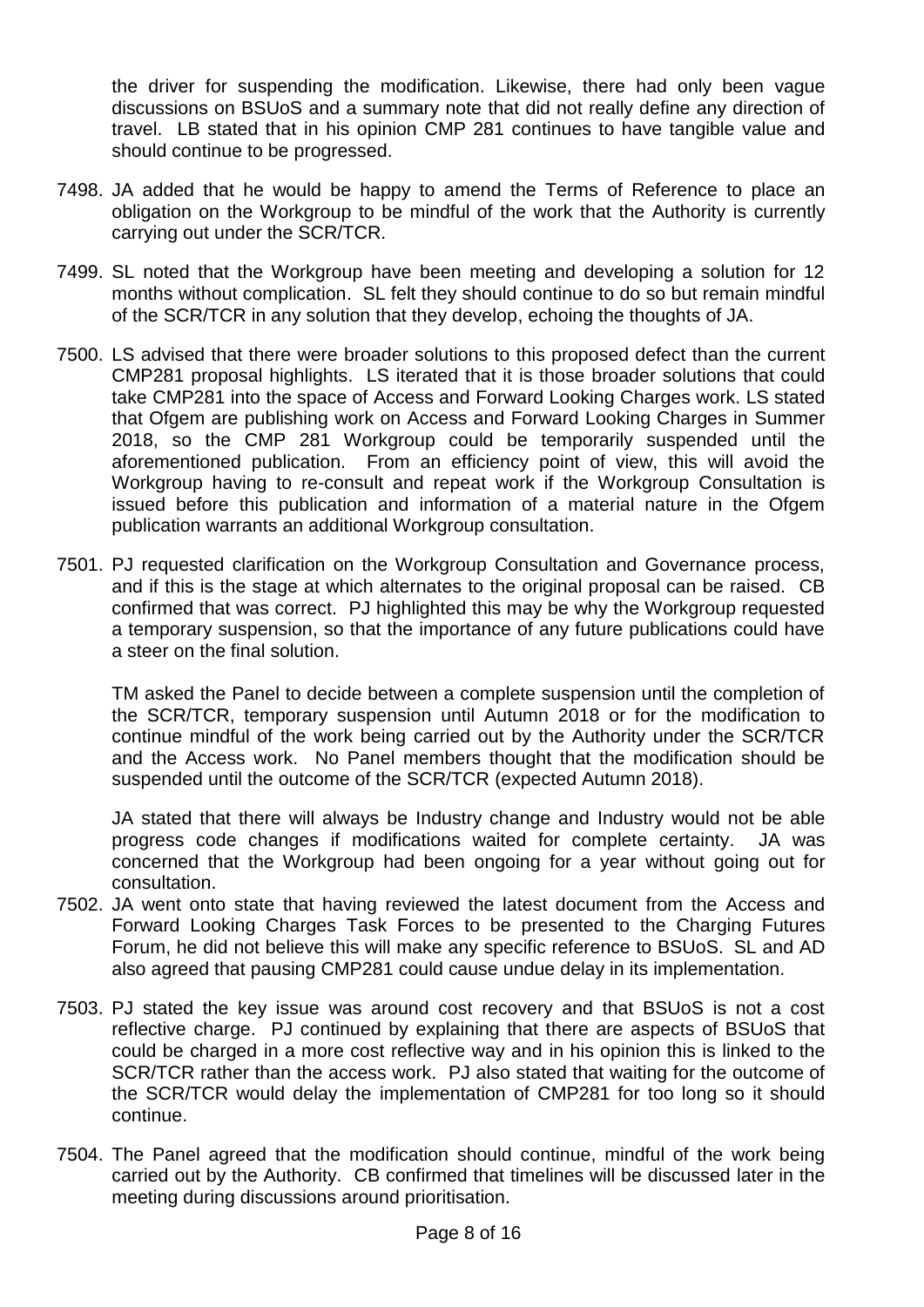- 7505. **CMP285 'CUSC Governance Reform – Levelling the Playing Field'.** CMP285 seeks to reform CUSC governance to enhance the independence and diversity of Panel members and ensure wider engagement from CUSC signatories.
- 7506. JH re-iterated to the Panel that National Grid legal team were still reviewing the draft legal text and this should be completed within two to three weeks. The next Workgroup will be arranged for late June.
- 7507. **CMP286 'Improving TNUoS Predictability through Increased Notice of the Target Revenue used in the TNUoS Tariff Setting Process'.** The purpose of this modification proposal is to improve the predictability of TNUoS demand charges by bringing forward the date at which the target revenue used in TNUoS tariff setting is fixed to allow customer prices to more accurately reflect final TNUoS rates.

## **And**

- 7508. **CMP287 'Improving TNUoS Predictability through Increased Notice of Inputs Used in the TNUoS Tariff Setting Process'.** The purpose of this modification proposal is to improve the predictability of TNUoS demand charges by bringing forward the date at which certain parameters used in TNUoS tariff setting (such as demand forecasts) are fixed to allow customer prices to more accurately reflect final TNUoS rates.
- 7509. JH advised the Panel that significant progress had been made on CMP286 and CMP287. The third Workgroup had been held on the 18<sup>th</sup> May and it was agreed a Request for Information (RFI) would be issued to the Industry by National Grid to collect data on Risk Premia. Due to the commercially sensitive nature of this data participants on the Workgroup had been reluctant to disclose this data. National Grid will anonymise the data it receives before presenting this to the Workgroup for analysis. The RFI will be sent out by the  $1<sup>st</sup>$  June giving Industry 20 Working Days to respond.
- 7510. JH advised the Panel that the proposer had created Proxy data to use in the event that suppliers were not forthcoming in regards to Risk Premia, and that if the requisite data was not received through the RFI process, the Workgroup will use the proposer's proxy data as a substitute, meaning that the modification can progress regardless of whether the information is received. The next Workgroup will be scheduled for early July 2018.
- 7511. **CMP288 'Explicit Charging Arrangements for Customer Delays'.** The purpose of this modification is to introduce explicit charging arrangements to recover additional costs incurred by Transmission Owners and TNUoS liable parties as a result of transmission works undertaken early due to a User initiated delay to the Completion Date of the works, or to facilitate a backfeed.

# **AND**

7512. **CMP289 'Consequential change to support the introduction of explicit charging arrangements for customer delays and backfeeds via CMP288'.** The purpose of this modification is to introduce changes to non-charging sections of the CUSC to support the introduction of explicit charging arrangements to recover additional costs incurred by Transmission Owners and TNUoS liable parties as a result of transmission works undertaken early due to a User initiated delay to the Completion Date of the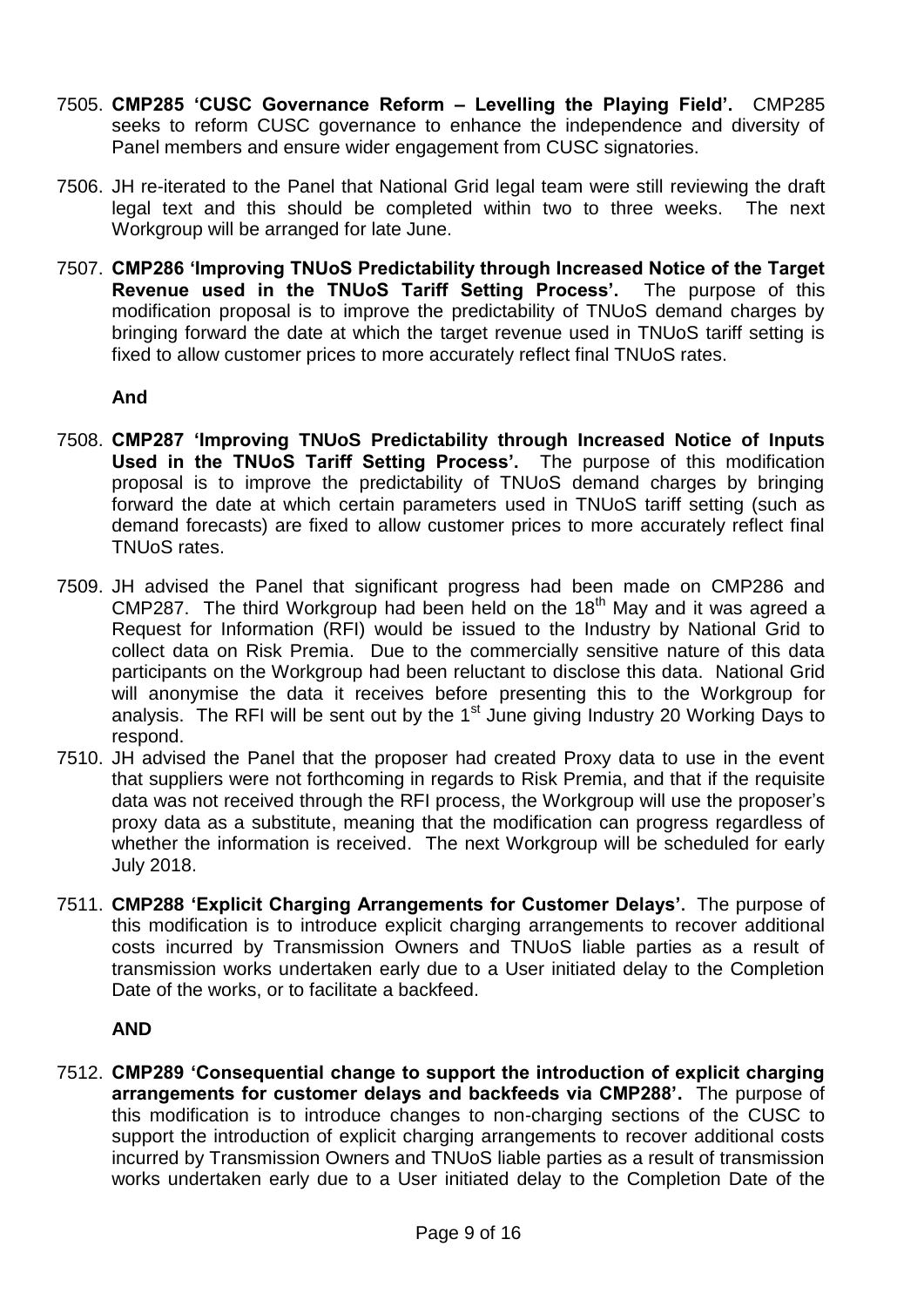works, or to facilitate a backfeed. The changes to the charging element of the CUSC are covered under CMP288.

- 7513. JH advised the Panel that the first Workgroup for CMP288 and CMP289 had been held on the 16<sup>th</sup> May and the next Workgroup was scheduled for 22 June 2018. The Workgroup have highlighted several areas of further discussion and agendas have been agreed for the next three Workgroups. Polls will be sent out shortly by the Code Administrator to agree the dates for Workgroup meetings three and four.
- 7514. **CMP 291 'The open, transparent, non-discriminatory and timely publication of the harmonised rules for grid connection (in accordance with the RfG, DCC and HVDC) and the harmonised rules on system operation set out within the Bilateral Agreements'.** The purpose of this modification is to set out within the CUSC the obligations in the EU Connection Network Codes and System Operation Guideline as they relate to the harmonised rules for connection and system operation in GB.

JH stated that pending the outcome of the prioritisation stack discussions the current indicative date for the first Workgroup meeting for CMP291, which will be held in conjunction with CMP295 is July 2018.

- 7515. **CMP 292 'Introducing a Section 8 cut-off date for changes to the Charging Methodologies'.** The purpose of this modification is to ensure that the charging methodologies (all Charging Methodologies as defined in the CUSC) are fixed in advance of the relevant Charging Year to allow The Company – as Electricity System Operator - to appropriately set and forecast charges. Introducing a cut-off date for changes to the methodologies will help to reduce the risk of charges out-turning differently to the forecasts produced by the Company and created by users.
- 7516. **CMP293: National Grid Legal Separation changes to CUSC sections, Exhibits & Schedules (non-charging).** This proposal seeks to modify the CUSC to reflect the creation of a new National Grid Electricity System Operator (NGESO) that is legally separated from National Grid Electricity Transmission Limited (NGET). The specific CUSC references have been updated in order to ensure the System Operator and Transmission Owner obligations are clear. **AND**
- 7517. **CMP294: National Grid Legal Separation Changes to CUSC Section 14.** This proposal seeks to modify the CUSC to reflect the creation of a new National Grid Electricity System Operator (NGESO) that is legally separated from National Grid Electricity Transmission Limited (NGET). The specific CUSC references have been updated in order to ensure the System Operator and Transmission Owner obligations are clear.
- 7518. JH and CB stated that a webinar will take place in the first half of June 2018 to discuss the relevant legal text for both CMP293 and CMP294. Any proposed changes to the legal text following the webinar will be brought back to the Panel for approval in June's Panel meeting. The Panel were advised that the modifications will then proceed to Code Administrator Consultation.
- 7519. **CMP295 - Contractual Arrangements for Virtual Lead Parties (Project TERRE).** Under BSC P344 and GC0097, and future market arrangements, an aggregator will combine the export capabilities of SVA-registered embedded generation to participate in the BM. In order to facilitate Grid Code compliance, and to ensure appropriate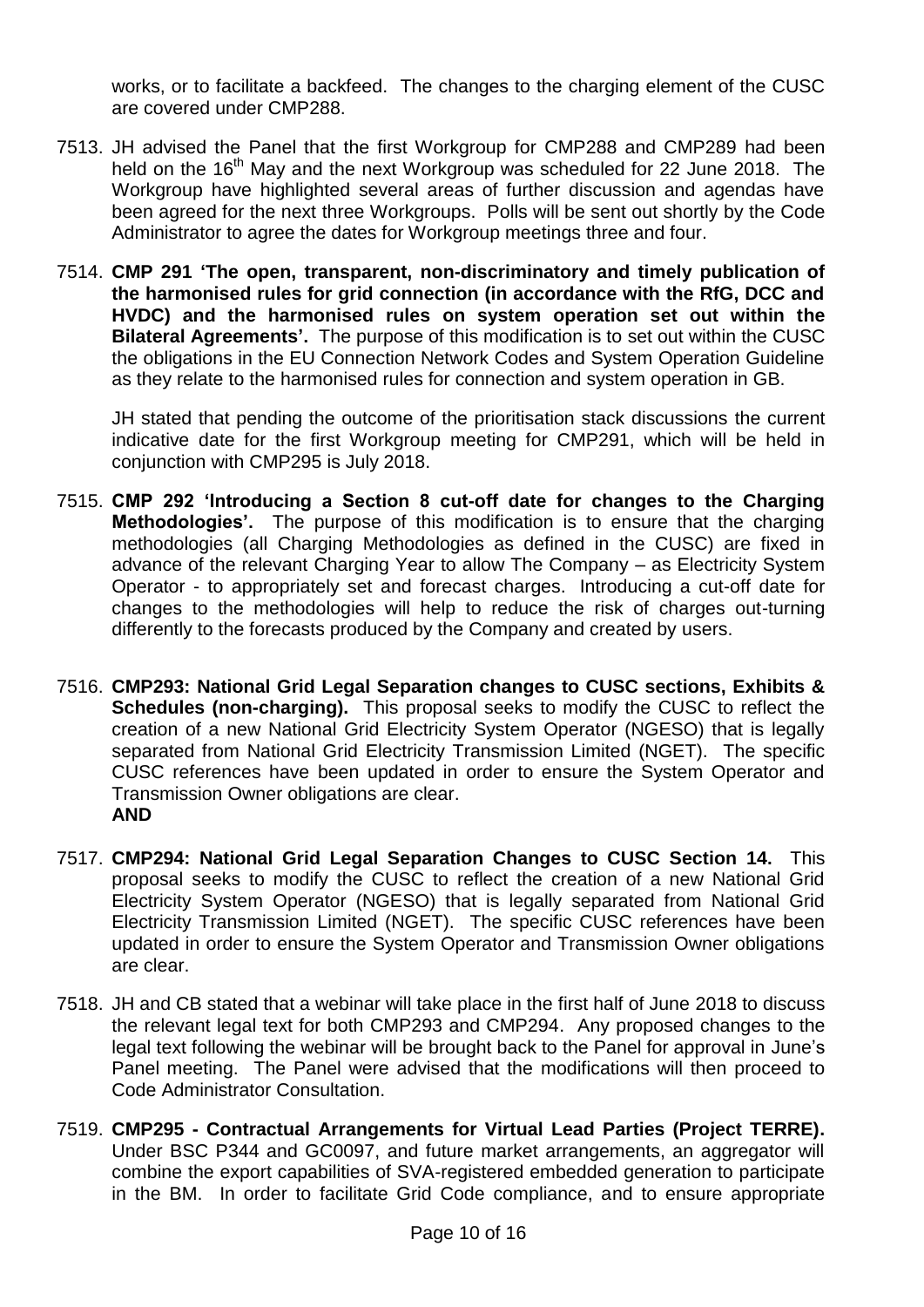rights/obligations for Virtual Lead Parties (as to be defined in BSC P344), accession to the CUSC is necessary and entry into specific CUSC contracts is required.

- 7520. JH confirmed that as per previous Panel discussions CMP295 will be progressed with CMP291 in July 2018.
- 7521. **CMP296 - Aligning the CUSC to the BSC post-P344 (Project TERRE) to exempt Virtual Lead Parties from BSUoS.** BSC Modification P344 introduces a new class of BMU, and a new class of BMU registrant to the BSC ("Virtual Lead Parties"); it is necessary to amend the CUSC to extend the BSUoS exemption to these Virtual Lead Parties;

# **AND**

- 7522. **CMP297: Aligning CUSC and BSC post-TERRE (Section 11) – consequential modification to introduce definition of Virtual Lead Party.** CMP297 aims to alter Section 14 of the CUSC such that the extant BSUoS exemption which applies to Interconnector BMUs can be extended to cover Virtual Lead Parties. This consequential CMP seeks to amend Section 11 to introduce a definition of 'Virtual Lead Party'.
- 7523. JH advised the Panel that the Code Administration Consultations was published on the 22 and 23 May 2018 and the deadline for responses is the 13 and 14June 2018. These modifications will then be brought back to the Panel in June 2018 for recommendation vote.
- 7524. **CMP298: Updating the Statement of Works process to facilitate aggregated assessment of relevant and collectively relevant embedded generation.** This modification is needed due to increasing levels of embedded generation connections the process for assessing their overall impact on the transmission system needs to be revised allowing the System Operator to recognise the changes caused by multiple small scale connections and plan accordingly.
- 7525. JH advised the Panel that Workgroup members are currently being sourced. Dependant on the prioritisation stack once this is quorate a Workgroup will be organised for September 2018.
- 7526. GG noted that the Energy Network Association Statement of Works Focus Group published a note on a Workshop that they held on the 23 March 2018. This discussed introducing a New Transmission Impact Assessment Process that will in time replace the current Statement of Works. GG stated that there were two follow up questions on this note that he wanted to flag up. Firstly, GG advised that the note sought clarification on how BEGA/BELLA applications would be considered under the new Transmission Impact Assessment. GG advised that it will be addressed as part of the GBSO CUSC mod in CMP298. Secondly, the note questioned a concern around the proposed approach of the potential CUSC modification, what it may touch on and what protection would this involve. GG requested that an additional Term of Reference be added to CMP298 asking the Working Group to consider this work that the ENA are undertaking
- 7527. GG stated it is also incumbent on a CUSC Panel Member to get in touch with the ENA to explain what will and will not be covered by CMP298.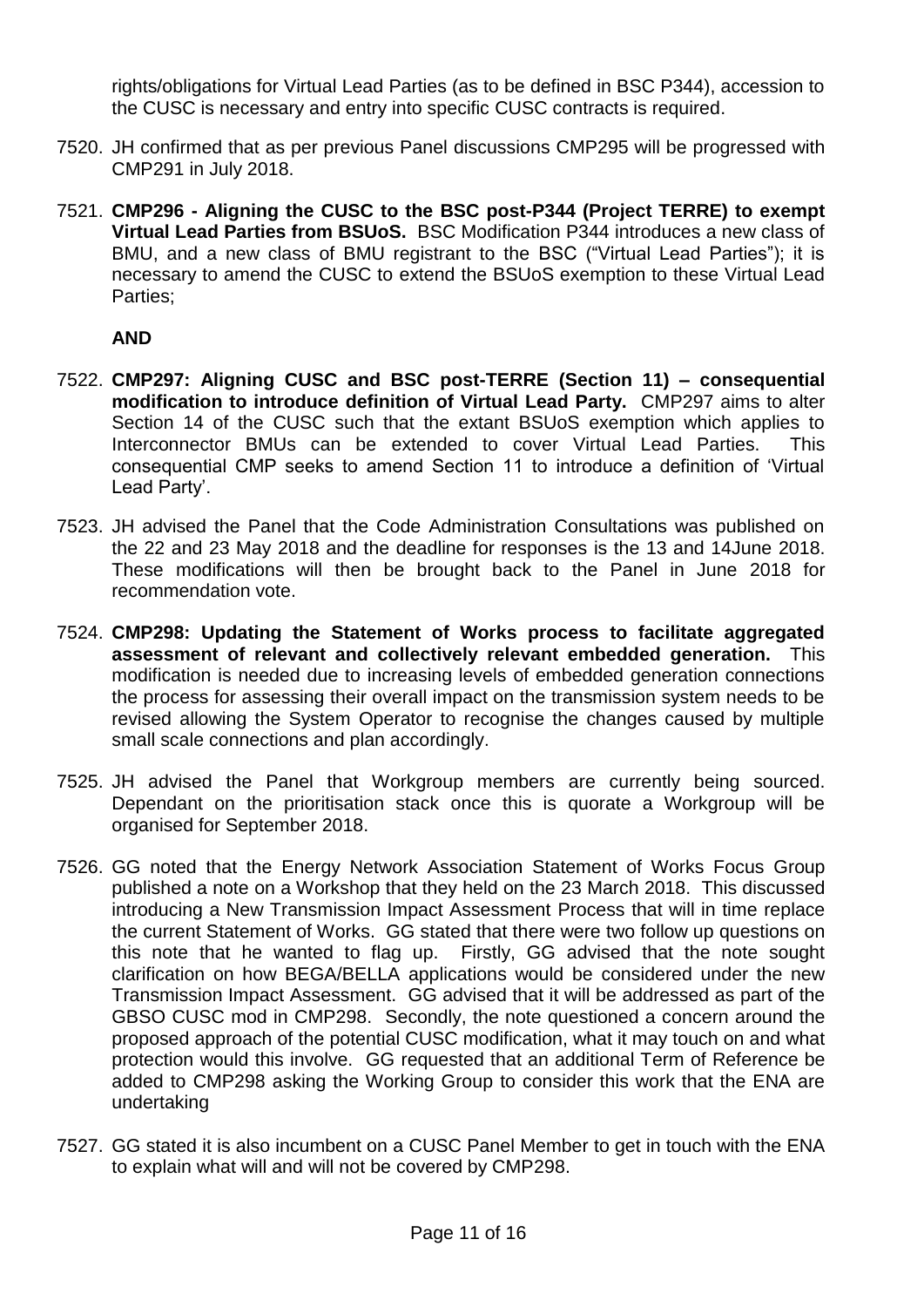**Action - LS agreed as ESO to make sure the requisite information is fed into that ENA group to clarify what will and will not be covered.** 

- 7528. LB noted that as National Grid recently published its open letter on User Commitment and as one part of that is about distributed generation, securities around multiple BCA's, and asked whether the responses to this could also be considered by the Workgroup and consideration given to how they interact with CMP298 which is looking to expand that process.
- 7529. The Panel agreed that two additional Terms of Reference items should be added to CMP298 asking the Workgroup to consider the work of the ENA and the responses to National Grid's User Commitment Letter. The Terms of Reference were updated accordingly.
- 7530. **CMP299: Consequential changes to the CUSC to facilitate the 2018-2021 ESO Incentive Scheme.** The aim of this modification is to update the CUSC (Section 14.30 onwards), in line with the new Electricity System Operator (ESO) Incentive Scheme which is detailed within National Grid's Licence. Changes have been approved and when implemented, they will be effective from on the 1st April 2018.
- 7531. JH advised the Panel that the Code Administration Consultation was published on the 15 May 2018 with a standard 15 Working Day timeframe. Industry have until the 5 June 2018 to respond, this will then be brought back to the June Panel for a recommendation vote along with CMP275, CMP296 and CMP297.

NR stated he had noted at the April Panel that there were no forecast figures for the Incentive and had requested that the BSUoS Circular and ESO Forward plan be forwarded to Panel members. LS confirmed that that these documents can be found on the internet, but no large number or a breakdown of each Incentive had been agreed yet with Ofgem...

#### **6 Discussion on Prioritisation Stack**

- 7532. CB presented the current work stack and requested that the Panel review the timelines that were previously agreed along with the number of Workgroups that may be required.
- 7533. TM requested that that Panel highlight any changes that should be made to the current prioritisation order agreed at April's Panel. No changes were proposed by the Panel.
- 7534. TM asked the Panel to consider where the new modification CMP300 should sit in priority amongst the existing stack.

PY noted that he would expect Workgroup meetings for CMP300 to be held by the end of July or August and for the Workgroup Report to be complete by November. PY stated it was a simple modification and may only require one Workgroup prior to the consultation and one Workgroup following the consultation. LB highlighted that the materiality of CMP300 needed to be considered in assessing its prioritisation against the existing modifications.

7535. LS stated that it would be unreasonable if CMP300 was prioritised ahead of other preexisting modifications, but also noted that it potentially would not take as long to complete as some of the modifications, then it should not be unduly delayed.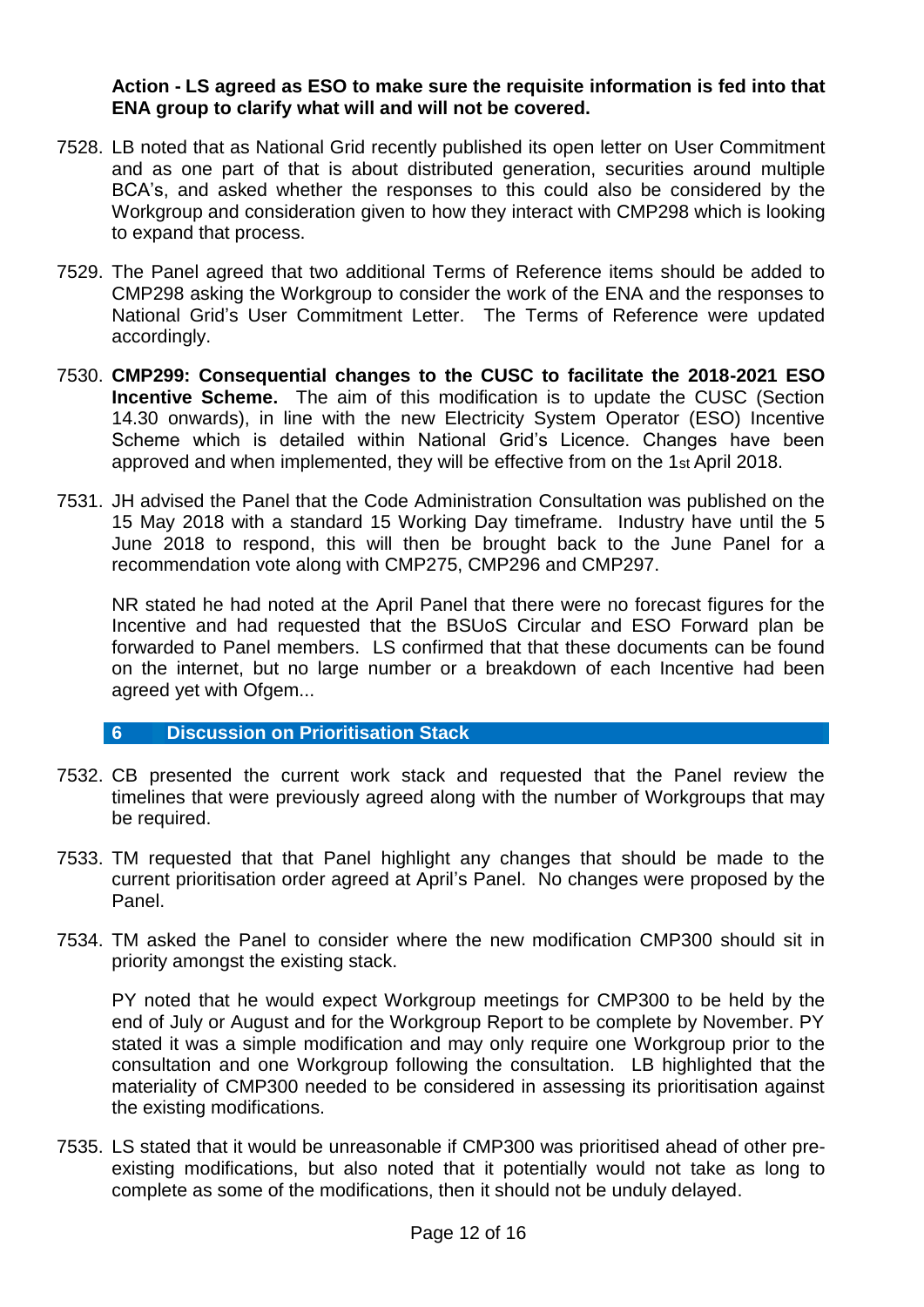- 7536. TM highlighted that the Panel would also need to consider the impact of prioritising CMP300 on the other modifications that were nearing completion.
- 7537. GG suggested that CMP300 could be placed in above CMP285, and also noted that if a BSC modification is required to accompany CMP300, then prioritisation can be rereviewed accordingly at the next Panel meeting in June.
- 7538. LS noted that two modifications sitting towards the lower end of the prioritisation stack currently have an implementation buffer so was happy for CMP300 to go in above them for now.
- 7539. The Panel agreed this position for CMP 300. CB confirmed that Code Admin would come back with a timeline at the next Panel meeting and that the first Workgroup will be held in September 2018.
- 7540. LS questioned why the Workgroup could not see the draft legal text for CMP285. CB stated that the Code Administrator would check if the draft legal text can be circulated to help expedite the modification.

## **Action – CB and LS to check if draft legal text can be distributed for CMP285.**

- 7541. CB confirmed that as timelines had now been agreed, the Modification register would be updated accordingly. CB further explained that the prioritisation stack will then be introduced as an agenda item at the next TCMF and shared with Industry. CB furthered this point by explaining that the Code Administrator would explain the prioritisation stack and the criteria that the Panel has agreed. Going forwards, the stack would then be published on the last page of the Modification register.
- 7542. GG requested that the prioritisation stack be included within the headline report, sent out directly after each CUSC Panel to Industry parties. CB confirmed that once prioritisation had been introduced to industry, it would then be incorporated into the headline report as per GG's suggestion.

## **Action – Code administration to add priority stack to Headline Report, once this has been introduced to the industry.**

7455. GG questioned if prioritisation will be discontinued, and whether more Workgroups would be held once resource increases within the Code Administrator team. LS confirmed that from an Industry perspective, the need for prioritisation would continue to be prevalent, and will continue to be used regardless of Code Administrator resource.

# **7 Update on Industry Codes/General Industry Updates relevant to the CUSC**

# **Governance Standing Group (GSG)**

- 7543. GG stated that GSG will be meeting on the 4 June 2018.
- 7544. **Transmission Charging Methodologies Forum (TCMF) and CUSC Issues Steering Group (CISG).**
- 7545. LS confirmed that there were discussions on a potential new modification being raised in June to clarify the Scottish Island Charging Arrangements. TCMF requested that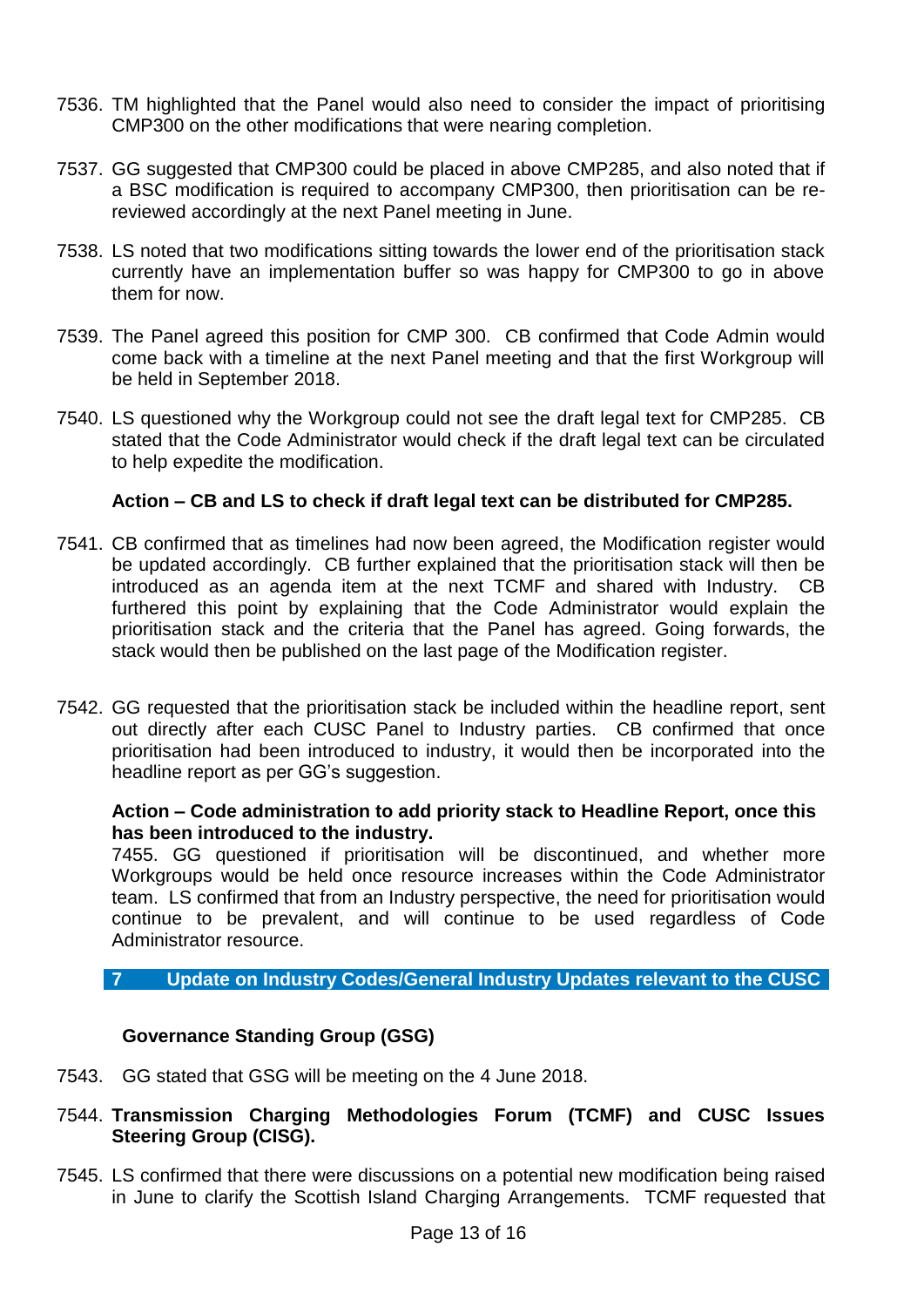the clarification be recorded as a modification to the CUSC. The new proposal will be raised as soon as the legal text is confirmed and progress straight to Code Administration Consultation with Panel approval.

7546. LS stated that there was also a presentation given to TCMF on a new potential DCUSA change, which would see equivalent impacts of CMP280 in terms of DUoS charging for storage. NR requested that the presentation be forwarded to him. LS stated that it will be published on the National Grid website for everyone to see, along with other presentations given at TCMF.

LS confirmed that the National Grid open letter on User Commitment was also discussed at the TCMF along with CMP300. TM asked the Panel if they had any other questions or comments on the National Grid open letter on User Commitment. PM stated it was slightly duplicative and questionable timing to send this letter out, given that User Commitment is within the scope of the review of Access and Forward Looking Charges and there is now going to be an Ofgem consultation around this in summer.

7547. LS confirmed that National Grid had made this publication as a result of conversations and comments that they have received from customer feedback. LS also stated that National Grid are not taking any action at this stage, but are merely looking for inputs, views and feedback. Anything that they do take forward will be considered in the context of the Access work.

# **8 European Code Development**

- 7548. GG stated that the Joint European Stakeholder Group met in May via WebEx. GG advised that discussions were held on TSO/DSO developments moving forwards, System Operation Guidelines and synchronise area agreement, which was out for consultation at the time, but has now closed.
- 7549. GG also stated that the Emergency & Restoration Network Code was discussed in terms of system defence, system restoration plans and a code mapping session done on emergency restoration plans.

#### **9 Authority Decisions**

7550. NH stated the Authority are continuing to progress CMP250 and CMP251 and are aiming to make a decision on these as soon as possible.

#### **10 AOB**

- 7551. CB advised that the modification proposal form will be re-published shortly with an additional tick box to ensure all proposers read the Charging Futures Guidance that is published on the National Grid website, and take this into account before raising a new modification.
- 7552. GG requested clarification on if this only applied to S.14 and any new charging modification. CB confirmed that was correct.
- 7553. NH confirmed that the TCR/SCR would require a high level of commitment from all parties involved which along with the Access support work will result in two major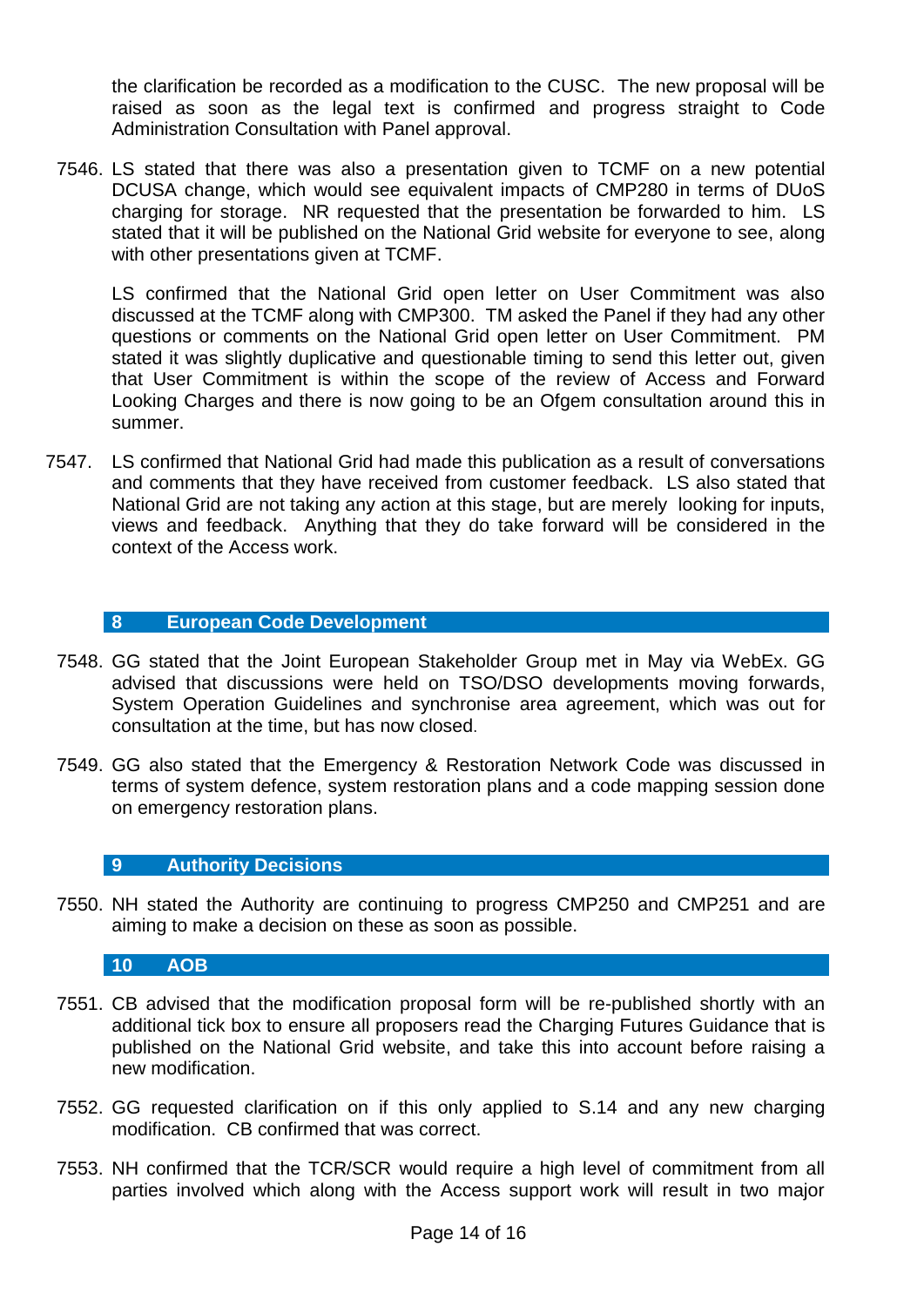consultations in summer 2018. NH stated that this would lead to significant changes in 2020/21, so Ofgem would ask that the Panel consider holding off on issuing any new charging modifications, and consider focusing on the most urgent modifications instead. NH stated that any future modification should be in line with the Charging Futures Guidance as mentioned earlier.

## **Action - GG requested that Code Administration circulate the Charging Futures Guidance document to the CUSC circulation list to prevent any confusion.**

7554. SL stated he would like further clarity from Ofgem on the scope of the SCR/TCR and if this covers BSUoS.

## **Action – NH to provide further clarity on the scope of the TCR/SCR and if this covers BSUoS.**

7555. LS stated she felt the scope of the SCR/TCR was very clear, and that there is no governance route to prevent modifications being raised that could impact on slight elements of charging that are not centred on residual revenue recovery, and mentioned that this would be where the Charging Futures Guidance would come to the fore in terms of Panel decision making on a modification.

GG pointed out that once the SCR closes there is a risk that there may be a multitude of new modifications raised, especially in a scenario whereby Ofgem give direction on modifications to be raised. PM and JA stated it would be good to have an advanced view of the proposed changes that are coming out of the SCR and a clear steer of the direction of travel. NH advised that the Taskforce final report on Access and Forward Looking Charges was published on the 18th May and will be discussed at the Charging Futures forum.

- 7556. NH confirmed that Ofgem are also currently requesting data from network companies for recovery of residual elements of system charges to be used for some of the work they are carrying out.
- 7557. LS advised that the slides from the Charging Futures Forum have been published on National Grid's website for those that were unable to attend.
- 7558. NR confirmed that the BSC annual meeting will be held on the 12th July and if anyone requires any further details to please get in touch with him.
- 7559. DC noted that Elexon had published a paper on multiple supplies, and that this may be of interest to Panel Members.
- 7560. NH advised that a new draft CACOP Principle 14 had been circulated to the Panel and shared with other Code Panels. Ofgem are requesting feedback on this from the Panel or its members by the end of June, and JH advised that the Code Administrator had forwarded this email to Panel members.
- 7561. GG expressed concern that CACOP Principle 14 stated the Code Administrator and Ofgem would agree derogation, when this should be the role of the Panel and Ofgem. GG stated that the Code Administrator should only be making a recommendation to the Panel and not making that decision outright. The Panel agreed for GG to draft a response on behalf of the Panel in relation to this.